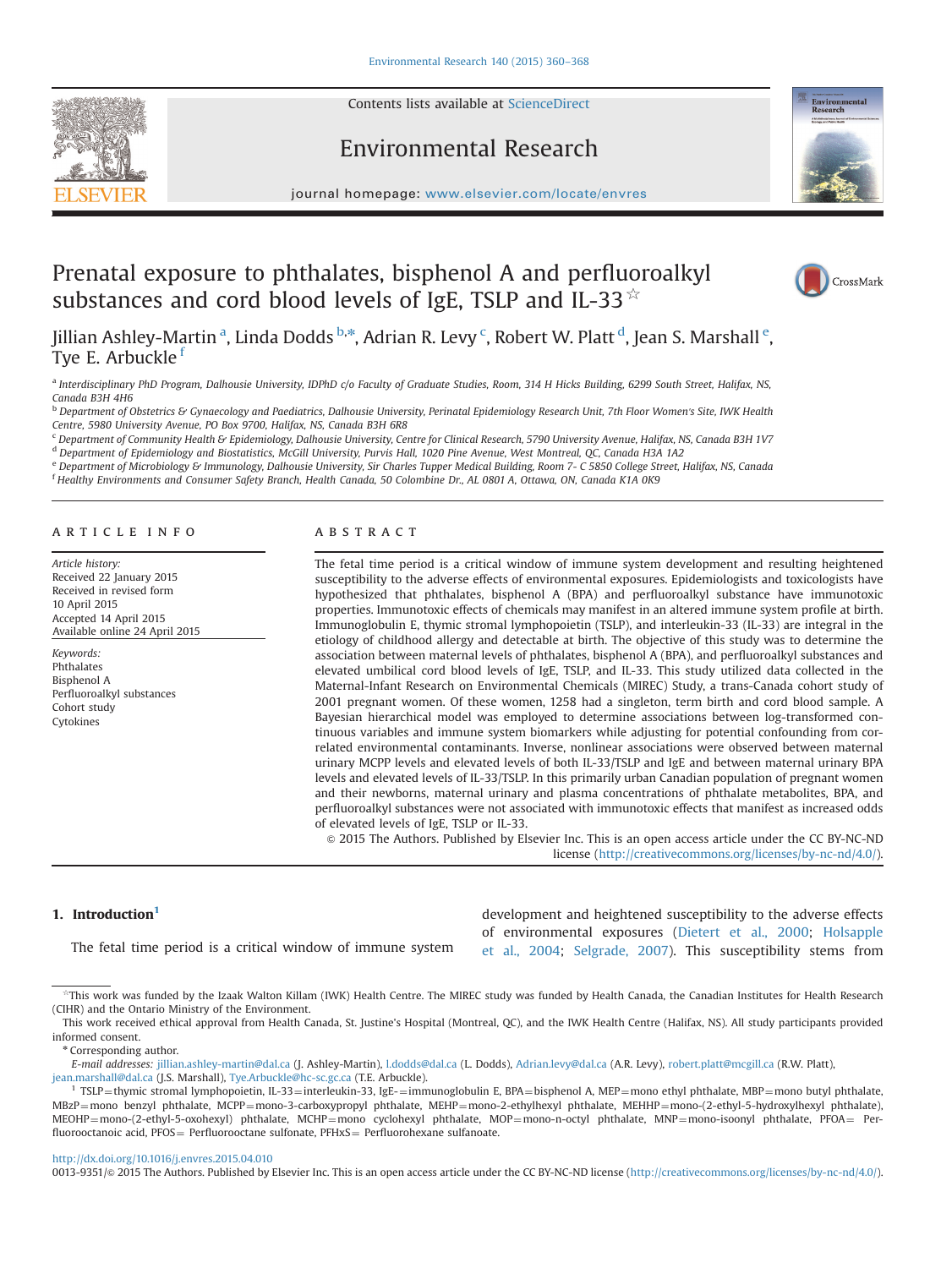the immaturity of fetal organ systems and undeveloped detoxification systems [\(Barr et al., 2007\)](#page-7-0). Exposure to environmental contaminants during this time can promote permanent, irreversible changes to immune system development and increase risk of an allergic phenotype ([Holladay and Smialowicz, 2000;](#page-7-0) [Martino](#page-8-0) [and Prescott, 2011](#page-8-0)). Exploration of in utero exposures that may precipitate these changes is, therefore, critical to understanding the etiology of childhood allergic disease ([Prescott and Clifton,](#page-8-0) [2009\)](#page-8-0).

Epidemiologists and toxicologists have hypothesized that phthalates ([Bornehag and Nanberg, 2010;](#page-7-0) [Kimber and Dearman,](#page-7-0) [2010\)](#page-7-0), bisphenol A (BPA) ([Midoro-Horiuti et al., 2009](#page-8-0)) and perfluoroalkyl substances [\(Dewitt et al., 2012](#page-7-0); [Fletcher et al., 2009\)](#page-7-0) may have immunotoxic properties. These contaminants are ubiquitous in the environment; the majority of adults have detectable concentrations in their urine or plasma ([NHANES, 2013;](#page-8-0) [Sar](#page-8-0)[avanabhavan et al., 2013;](#page-8-0) [Health Canada, 2013](#page-7-0)). Moreover, maternal urinary or plasma concentrations of phthalates, BPA, and perfluoroalkyl substances results in fetal exposure as these contaminants are known to cross the placenta [\(Mørck et al., 2010](#page-8-0); [US](#page-8-0) [DHHS, 1995;](#page-8-0) [Li et al., 2013](#page-7-0)).

Despite the ubiquity of these contaminants and potential for immunotoxic effects, the epidemiologic literature regarding the association between prenatal exposure to these contaminants and childhood allergic diagnoses is limited. Moreover, validity of studies that examine childhood allergic diagnosis is challenged by: (1) confounding from childhood exposures to allergy risk factors and (2) outcome misclassification inherent in the diagnosis of childhood allergic disease [\(Ballmer-Weber, 2014;](#page-7-0) [Lipozenci](#page-7-0)ć and [Wolf, 2010](#page-7-0); [Reed, 2006\)](#page-8-0).

The immunotoxic effects of in utero environmental contaminant exposure may manifest in altered levels of immune system biomarkers at birth. An altered immune system profile at birth is a risk factor for childhood allergy [\(Dietert, 2009](#page-7-0); [Martino](#page-8-0) [and Prescott, 2011](#page-8-0); [Warner, 2004](#page-8-0)). The immune system biomarkers, immunoglobulin E (IgE), interleukin-33 (IL-33) and thymic stromal lymphopoietin (TSLP), are detectable in cord blood ([Ashley-Martin et al., 2015](#page-7-0)). Elevated levels are associated with inflammatory processes and allergic disease in later life [\(Bartemes](#page-7-0) [and Kita, 2012](#page-7-0); [Lambrecht and Hammad, 2013\)](#page-7-0). Cord blood IgE levels have been previously used as a means of assessing the immunotoxic effects of in utero environmental contaminant exposure ([Herr et al., 2011;](#page-7-0) [Okada et al., 2012](#page-8-0); [Wang et al., 2011\)](#page-8-0). TSLP and IL-33 have recently been recognized for their etiologic role in atopic dermatitis, the earliest manifestation of childhood allergy [\(Brandt and Sivaprasad, 2011;](#page-7-0) [Lee et al., 2010\)](#page-7-0). Unlike other cytokines that are produced from hematopoietic cells ([Abbas et al.,](#page-7-0) [2013\)](#page-7-0), epithelial cell production of TSLP and IL-33 is not dependent on the presence of a functioning, developed immune system function [\(Oliphant et al., 2011\)](#page-8-0). Analysis of TSLP and IL-33 levels in cord blood provides a novel means for examining the susceptibility of the newborn immune system to the potential adverse effects of in utero exposure to environmental contaminants.

The objective of this study was to determine the association between maternal levels of phthalates, bisphenol A (BPA), and perfluoroalkyl substances and elevated umbilical cord blood levels of IgE, TSLP, and IL-33 in Canadian birth cohort. A secondary objective was to determine how relationships may differ by infant sex. Due to the co-occurrence of phthalate metabolites within common household products (e.g. cosmetics, plastics), individuals are routinely exposed to multiple phthalate metabolites simultaneously ([Dodson et al., 2012\)](#page-7-0). The concentrations of multiple perfluoroalkyl substances in household dust have been shown to be correlated (D'[Hollander et al., 2010\)](#page-7-0). We employed an analytical approach to account for the potential effects of correlated exposures.

#### 2. Materials and methods

## 2.1. Study population and data sources

This study used data and biospecimens from the Maternal-Infant Research on Environmental Chemicals (MIREC) Study Biobank, a trans-Canada cohort study of 2001 pregnant women from 10 Canadian cities recruited during 2008–2011 [\(Arbuckle et al.,](#page-7-0) [2013\)](#page-7-0). The target population was pregnant women and their newborns who reside in these 10 urban regions and surrounding catchment areas. Approximately 6% of study participants live in a rural area according to postal forward sortation area. Study participants were contacted throughout pregnancy at pre-specified time points to obtain data and biospecimens. Briefly, women were eligible for inclusion if they were  $<$  14 weeks gestation at time of recruitment,  $\geq 18$  years of age, able to communicate in French or English, and planning on delivering at a local hospital ([Arbuckle](#page-7-0) [et al., 2013](#page-7-0)). The population in the present investigation was mothers who had a singleton, live, term birth ( $\geq$  37 weeks) and a cord blood sample suitable for analysis. Cord blood samples ( $n=5$ ) that were determined to be contaminated with maternal blood based on an elevated immunoglobulin A (IgA) level ( $\geq 10 \,\mu$ g/mL) were excluded from the analysis ([Ownby et al., 1996\)](#page-8-0). A comparison of the full cohort with chemical data and the analytical sample demonstrated no notable differences in age, smoking or chemical concentrations between the two groups. Mean birth weight (g) was higher in the analytical sample (mean  $(SD) = 3530$ (454)) compared to the whole cohort (mean  $(SD) = 3433.2$ (583.5)). As the analytical sample did not include preterm or multiple births, this difference is expected. This study received ethical approval from Health Canada, St. Justine's Hospital (Montreal, QC), and the IWK Health Centre (Halifax, NS) and all participants signed informed consent forms.

## 2.2. Environmental contaminant exposure

BPA and 11 phthalate metabolites were measured in maternal urine collected during the 1st trimester as shown in [Table 1](#page-2-0) and as previously described [\(Arbuckle et al., 2014\)](#page-7-0). Briefly, chemical analysis of urine samples was carried out at the Laboratoire de Toxicologie, Institut National de Santé Publique du Québec (Québec, QC, Canada), accredited by the Standards Council of Canada. Phthalates in urine were analyzed by LC–MS/MS with an Ultra Performance Liquid Chromatography (UPLC) coupled with a Quattro Premier XE tandem mass spectrometer following enzymatic deconjugation. Total BPA in urine were measured with a GC Agilent 6890 N GC–MS–MS instrument (Agilent Technologies; Mississauga, ON, Canada) coupled with a Quattro Micro GC tandem mass spectrometer (Waters; Milford, Massachusetts, USA). An enzymatic hydrolysis freed the conjugated compounds in the urine, the samples were then derivatized and the derivatives extracted and analyzed. Perfluoroalkyl substances were measured in study participant 1st trimester plasma using a Water Acquity UPLC–MS–MS operated in the MRM mode with an electrospray ion source in negative mode.

## 2.3. Fetal markers of immune system function

Immune system biomarkers were measured in the plasma of umbilical cord blood samples in the Department of Microbiology & Immunology, Dalhousie University, Halifax, NS using ELISA. TSLP concentrations were determined using a commercial antibody kit (Biolegend; San Diego, CA, USA). IL-33 concentrations were assessed using antibodies from an R & D systems duoset (Minneapolis, MN, USA). ELISA kits (EBioscience; San Diego, CA, USA) were also used to assess both total IgE and IgA concentrations. ELISA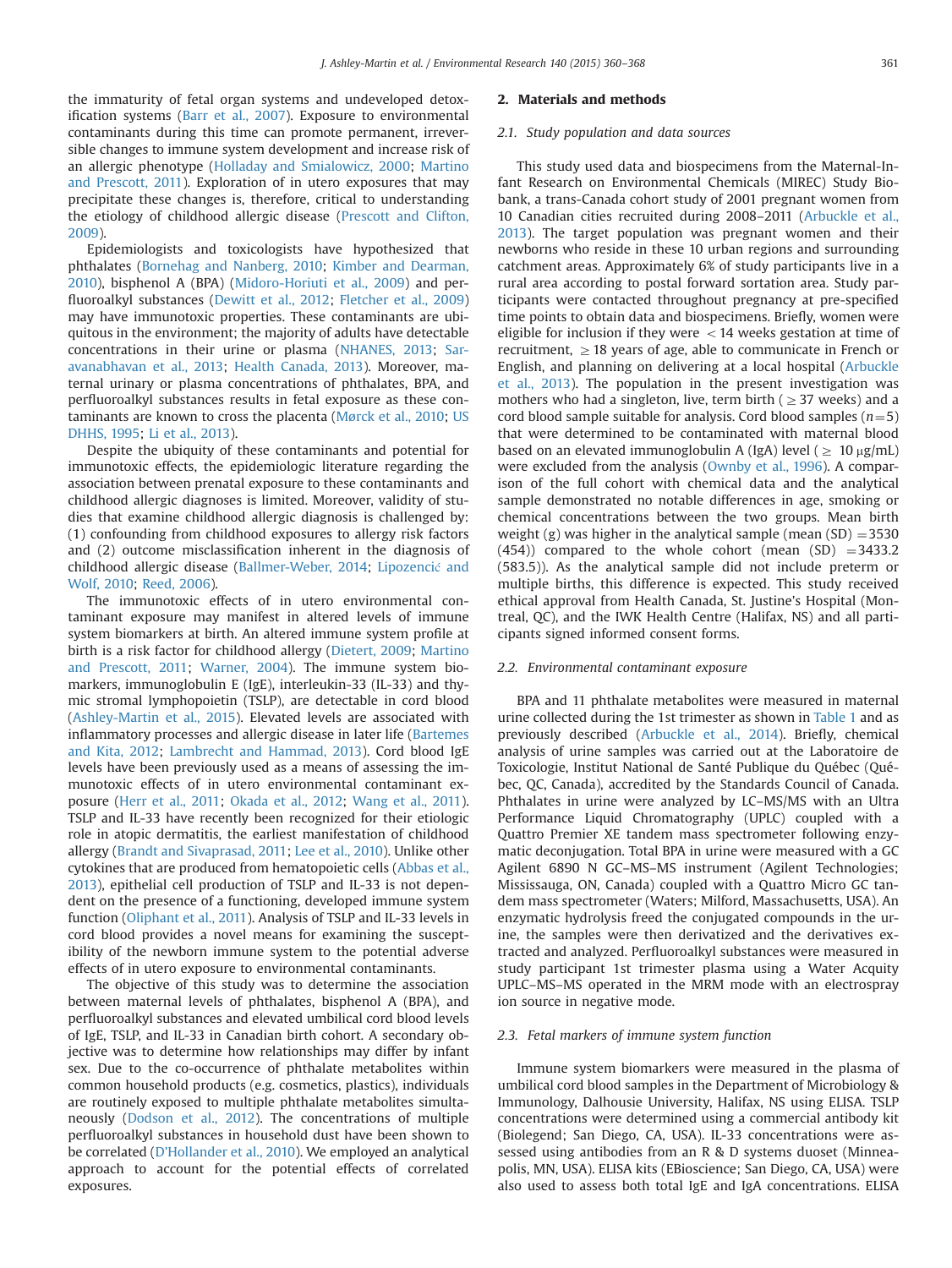#### <span id="page-2-0"></span>Table 1

Geometric mean of environmental contaminants (µg/L) by categories of TSLP, IL-33, and IgE (MIREC study, 2008–2011).

|                                            |                    |           | IL-33/TSLP $(pg/mL)$   |                     | $IgE$ ( $ku/L$ )                   |                         |  |
|--------------------------------------------|--------------------|-----------|------------------------|---------------------|------------------------------------|-------------------------|--|
| Chemical $(\mu g/L)$                       | $LOD$ ( $\mu$ g/L) | $% >$ LOD | $\geq 80\%$<br>GM (SD) | $< 80\%$<br>GM (SD) | $\geq 0.5 \text{ ku/L}$<br>GM (SD) | $<$ 0.5 ku/L<br>GM (SD) |  |
| Phthalate metabolites & BPA $(n=1137)^{a}$ |                    |           |                        |                     |                                    |                         |  |
| Mono-ethyl phthalate (MEP)                 | 0.5                | 99.8      | 33.9(3.9)              | 39.0(4.1)           | 32.4(3.8)                          | 39.3(4.1)               |  |
| Mono-n-butyl phthalate (MBP)               | 0.2                | 99.7      | 12.6(2.5)              | 13.3(2.3)           | 12.9(2.4)                          | 13.2(2.3)               |  |
| Mono-benzyl phthalate (MBzP)               | 0.2                | 99.5      | 5.5(2.8)               | 6.0(2.7)            | 6.4(3.0)                           | 5.9(2.6)                |  |
| Mono-3-carboxyypropyl phthalate (MCPP)     | 0.2                | 83.9      | 0.9(2.6)               | 1.0(3.0)            | 0.9(2.7)                           | 1.0(3.0)                |  |
| Mono-2-ethylhexyl phthalate (MEHP)         | 0.2                | 98.3      | 2.5(2.6)               | 2.7(2.5)            | 2.6(2.7)                           | 2.6(2.5)                |  |
| Mono-(2-ethyl-5-hydroxyhexyl) (MEHHP)      | 0.4                | 99.3      | 9.4(2.6)               | 10.7(2.5)           | 10.4(2.7)                          | 10.6(2.4)               |  |
| Mono-(2-ethyl-5-oxohexyl) (MEOHP)          | 0.2                | 99.7      | 6.8(2.5)               | 7.5(2.3)            | 7.4(2.5)                           | 7.4(2.3)                |  |
| Bisphenol A (BPA)                          | 0.2                | 86.6      | 0.9(2.6)               | 0.9(2.8)            | 0.9(2.6)                           | 0.9(2.8)                |  |
| Mono cyclohexyl phthalate (MCHP)           | 0.2                | 7.4       |                        |                     |                                    |                         |  |
| Mono-n-octyl phthalate (MOP)               | 0.6                | 3.0       |                        |                     |                                    |                         |  |
| Mono-isononyl phthalate (MNP)              | 0.4                | 1.1       |                        |                     |                                    |                         |  |
| Mono-methyl phthalate (MMP)                | 5                  | 14.0      |                        |                     |                                    |                         |  |
| Perfluoroalkyl substances $(n=1242)$       |                    |           |                        |                     |                                    |                         |  |
| Perfluorooctanoic acid (PFOA)              | 0.3                | 99.8      | 1.7(1.9)               | 1.7(1.8)            | 1.7(1.9)                           | 1.6(1.8)                |  |
| Perfluorooctane sulfonate (PFOS)           | 0.1                | 99.8      | 4.7(1.9)               | 4.5(1.8)            | 4.6(1.9)                           | 4.6(1.8)                |  |
| Perfluorohexane sulfanoate (PFHxS)         | 0.3                | 96.0      | 1.0(2.2)               | 1.0(2.3)            | 1.0(2.4)                           | 1.0(2.3)                |  |

<sup>a</sup> Geometric means and standard deviations are adjusted for specific gravity; LOD=limit of detection, GM=geometric mean, SD=standard deviation.

assays were performed according to manufacturer's instructions with the exception that plates were coated with sodium bicarbonate buffer (pH 8.3–8.5) and blocked with 2% BSA in PBS instead of using the manufactures coating and blocking buffers. The interassay and intra-assay CVs for IL-33 were 5.9% and 11.3% respectively; for TSLP inter and intra-assay CVs were 6.0% and 8.1% respectively. The inter-assay and intra-assay CVs were 3.2% and 6.5% respectively for IgE and 5.2% and 10.4% respectively for IgA. These coefficients of variation were determined empirically in our study using the standard curves and sample controls on each ELISA plate.

## 2.4. Statistical analysis

Due to the high percentage of samples below the limit of detection (LOD), each immune system biomarker was categorized as a binary variable. A composite variable was developed to identify samples with elevated concentrations of both TSLP and IL-33 (IL-33/TSLP) as these cytokines are highly correlated (Spearman correlation coefficient $=0.8$ ). TSLP and IL-33 were categorized at the 80th percentile (TSLP=554 pg/mL; IL-33=879 pg/mL) because there are no pre-existing thresholds. Elevated concentrations of the composite IL-33/TSLP variable were defined as those samples that had elevated concentrations ( $\geq$  80%ile) of both TSLP and IL-33. The cut-off percentile for IgE was defined at 1.2 ng/mL (0.5 kU/ L), a cut-off point previously used in studies of cord blood IgE ([Pesonen et al., 2009;](#page-8-0) [Sadeghnejad et al., 2004](#page-8-0)).

Maternal urinary measures of 11 phthalate metabolites and BPA collected from a spot urine sample in the 1st trimester were available in the MIREC study (Table 1). Four phthalate metabolites (MCHP, MOP, MNP, MMP) were not examined in multivariate analysis due to the low proportion of values above the limit of detection  $(\% >$  LOD  $MCHP = 7.4$ ,  $MOP = 3.0$ ,  $MNP = 1.1$ ,  $MMP = 14.0$ ). Three of the phthalate metabolites are primary (MEHP) and secondary (MEHHP, MEOHP) metabolites of the parent compound Di(2-ethylhexyl) phthalate (DEHP) [\(Hauser and Calafat, 2005](#page-7-0)). Considering the high correlation (Pearson correlation coefficient $=0.9$ ) between these metabolites, they were not analyzed as individual metabolites. Rather, metabolite concentrations were summed to create an index of DEHP metabolite exposure as previously reported ([Hoppin et al.,](#page-7-0) [2013](#page-7-0)). Maternal measures of three perfluoroalkyl substances were collected from 1st trimester plasma [\(Table 2](#page-3-0)). All values less than the LOD were substituted as LOD/2.

As the distribution of the environmental contaminants was non-normal, chemical concentrations were log-transformed to calculate descriptive statistics and perform multivariate analysis. Geometric means and standard deviations were calculated for the all environmental contaminants according to high and low levels of the immune system biomarkers. Concentrations of phthalate metabolites and bisphenol A were adjusted for urinary specific gravity according to the following formula  $P_c = P_i$  [(SG<sub>m</sub>-1)/  $(SG_i-1)$ ] where:  $P_c = SG$  adjusted metabolite concentration ( $\mu$ g/ ml),  $P_i$  = observed metabolite concentration,  $SG_i$  = specific gravity of the urine sample, and  $SG<sub>m</sub>=$  median SG for the cohort ([Just](#page-7-0) [et al., 2010](#page-7-0)).

As the distribution of the environmental contaminants was normal upon log-transformation, the Pearson correlation coefficient was used to examine correlation among the chemicals. The Pearson correlation coefficients of log-transformed phthalate metabolites and bisphenol A ranged from 0.3 (between MEP and BPA) to 0.6 (between MBP and DEHP metabolites). The correlation coefficients of the log-transformed perfluoroalkyl substances ranged from 0.5 (between PFOA and PFHxS) to 0.6 (between PFOA and PFOS). Bayesian hierarchical logistic regression models were, therefore, employed to estimate odds ratios (OR) and 95% credible intervals (CI) for the association between the environmental contaminants and immune system biomarkers. The outcome variables were elevated IL-33/TSLP and elevated IgE (as defined above). This approach facilitates inclusion of correlated exposures and is not subject to the challenges of convergence and unstable estimates faced by maximum likelihood regression models [\(Maclehose et al.,](#page-8-0) [2007\)](#page-8-0). A separate hierarchical model was developed for each chemical class (e.g. phthalates,perfluoroalkyl substances) and outcome (IL-33/TSLP and IgE). As the correlation between BPA and phthalate metabolites was comparable to the within-phthalate correlation (e.g. MBP–BPA correlation coefficient=0.5), BPA was included in the phthalate model.

The Bayesian model was run with three chains and 5000 iterations with the first 500 iterations discarded as a burn-in period. The prior distribution for the parameter estimates of the exposure variables was modeled as a normal distribution  $(0, \Phi)$ where  $\Phi$  was modeled as a half-normal distribution (mean=0,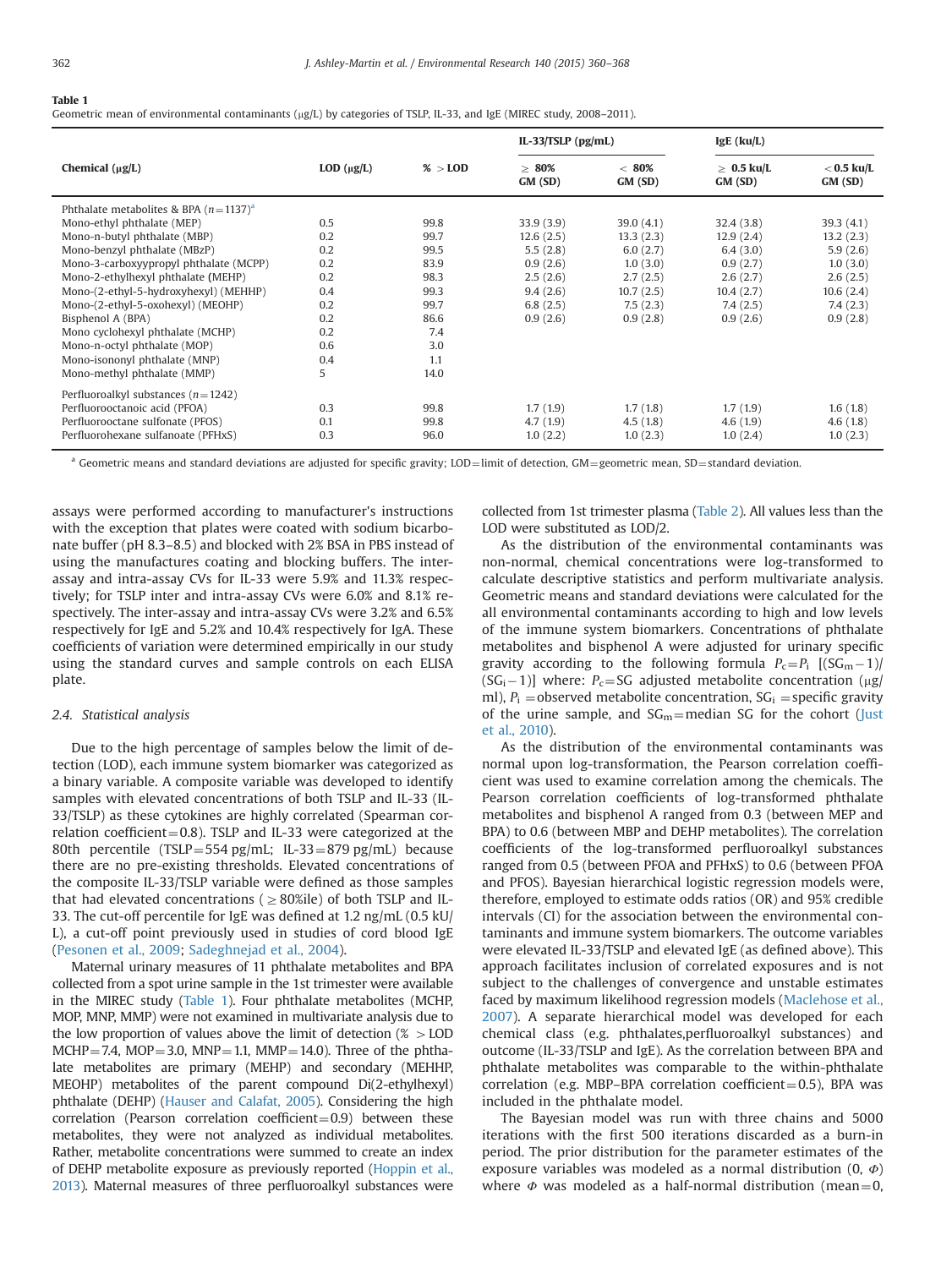<span id="page-3-0"></span>Table 2

Maternal demographic characteristics, MIREC Study, Canada, 2008–2011  $(n=1258).$ <sup>2</sup>

| Characteristic                                                                                                                                                           | N(%)                                              |
|--------------------------------------------------------------------------------------------------------------------------------------------------------------------------|---------------------------------------------------|
| Maternal demographic<br>Maternal age (yr)<br>$\leq$ 24<br>$25 - 29$<br>$30 - 34$                                                                                         | 60 (4.8)<br>270 (21.5)<br>452 (35.9)              |
| $\geq$ 35<br>Household Income (\$CAD)<br>$\leq 30,000$<br>30,001-50,000<br>50,001-100,000                                                                                | 476 (37.8)<br>90 (7.4)<br>117(9.7)<br>515 (42.6)  |
| >100,000<br>Parental smoking <sup>b</sup><br>No<br>Yes                                                                                                                   | 487 (40.3)<br>1008 (80.1)<br>249 (19.9)           |
| Pet ownership<br>No<br>Yes                                                                                                                                               | 560 (44.5)<br>698 (55.5)                          |
| Maternal reproductive & medical history<br>Pre-pregnancy BMI <sup>c</sup><br>Underweight $(< 18.5)$<br>Normal (18.5-24.9)<br>Overweight (25 -29.9)<br>Obese ( $\geq$ 30) | 27(2.3)<br>718 (60.4)<br>272 (22.9)<br>171 (14.4) |
| Maternal allergy <sup>d</sup><br>N <sub>o</sub><br>Yes                                                                                                                   | 1204 (95.7)<br>54 (4.3)                           |
| Parity<br>Nulliparous<br>Primiparous<br>Multiparous                                                                                                                      | 526 (41.9)<br>512 (40.8)<br>217 (17.3)            |
| Infant characteristics<br>Infant sex<br>Male<br>Female                                                                                                                   | 672 (53.5)<br>585 (46.5)                          |
| Birth weight (g)<br>< 2500<br>$2500 - < 3500$<br>$3500 - < 4000$<br>$\geq 4000$                                                                                          | 11(0.9)<br>606 (48.2)<br>449 (35.7)<br>192 (15.3) |

<sup>a</sup> Subgroup total may not equal 1258 due to missing data.

**b** Defined as either the mother or father smoking during pregnancy.

<sup>c</sup> [World Health Organization Classi](#page-8-0)fication (WHO, 2000).

<sup>d</sup> Defined as use of maternal allergy medication.

variance  $=100$ ) [\(Spiegelhalter et al., 2004\)](#page-8-0). This uninformative prior distribution was chosen to reflect lack of prior knowledge regarding the association between these chemicals and newborn immune system development. The distribution is uninformative due to the large variance. In comparison to models that apply a fixed variance and resulting fixed degree of estimate shrinkage toward the prior mean, this approach allows the degree of shrinkage to vary depending on how closely the data fit the prior distribution [\(Maclehose et al., 2007](#page-8-0)). Model convergence was assessed by visual assessment of trace plots and by convergence diagnostic tests (Gelman–Rubin convergence test  $<$  1.05;  $R-hat=1)(Yau, 2014)$  $R-hat=1)(Yau, 2014)$ . Details on the model are provided in [Appendix A \(available in Supplementary material\)](#page-7-0).

Prior to inclusion in the hierarchical models, the linearity of each contaminant-immune system biomarker association was assessed using restricted cubic spline models ([Desquilbet and Mar](#page-7-0)[iotti, 2010\)](#page-7-0). Knots were set at the 5th, 50th, and 95th percentiles. Environmental contaminants that met the criteria for linearity were log-transformed and those that did not were modeled with a

quadratic term.

Potential covariates were identified using a causal model ([Greenland et al., 1999\)](#page-7-0). The causal models were constructed using evidence regarding predictors of the exposures ([Arbuckle et al.,](#page-7-0) [2014;](#page-7-0) [Kudo and Kawashima, 2003\)](#page-7-0) and predictors of the immune system biomarkers [\(Ashley-Martin et al., 2015;](#page-7-0) [Scirica et al., 2007\)](#page-8-0). The minimal adjustment sets for confounding were identified using DAGitty [\(Textor and Hardt, 2011](#page-8-0)). Specific gravity was forced into the adjusted phthalate/BPA model to account for heterogeneity in urinary dilution [\(Arbuckle et al., 2014](#page-7-0)). As childhood allergy prevalence differs by sex [\(Kynyk et al., 2011\)](#page-7-0), analyses were also stratified by sex.

Descriptive statistics were performed in SAS V.9.2 (Cary, NC). Bayesian modeling was performed using R v.3.0.3 (The R Foundation for Statistical Computing) and Openbugs (v 3.2.1 Members of OpenBUGS Project Management Group).

# 3. Results

Of the 2001 women recruited, 18 withdrew and asked that all their data and biospecimens be destroyed. Of the remaining 1983 subjects, 1363 women had a cord blood sample. Of these 1363 samples, a total of 105 samples were excluded for a high IgA concentration, pre-term birth  $(<$  37 weeks), multiple birth, or samples with insufficient sample for analysis, and no chemical data for either phthalates, BPA and the perfluoroalkyl substances leaving 1258 subjects for inclusion in the statistical analysis. An additional 121 women did not have maternal urinary measurements of phthalates and an additional 16 women did not have maternal plasma measurements of perfluoroalkyl substances.

[Table 1](#page-2-0) depicts geometric mean first trimester concentrations of phthalates and perfluoroalkyl substances according to categories of the immune system biomarkers. Maternal demographic, reproductive, and infant characteristics are depicted in Table 2. The majority of study participants were greater than 30 years of age, had a household income greater than \$50,000, were non-smokers, and of normal BMI.

Significant non-linear associations were observed between the



Fig. 1. Restricted cubic spline curve of association between maternal urinary  $log_{10}$ MCPP concentrations and high IL-33/TSLP cord blood concentrations (MIREC study, 2008-2011). \*Adjusted for maternal age, specific gravity. Dotted lines represent 95% confidence interval, dots represent knots defined at the 5th, 50th, and 95th percentiles.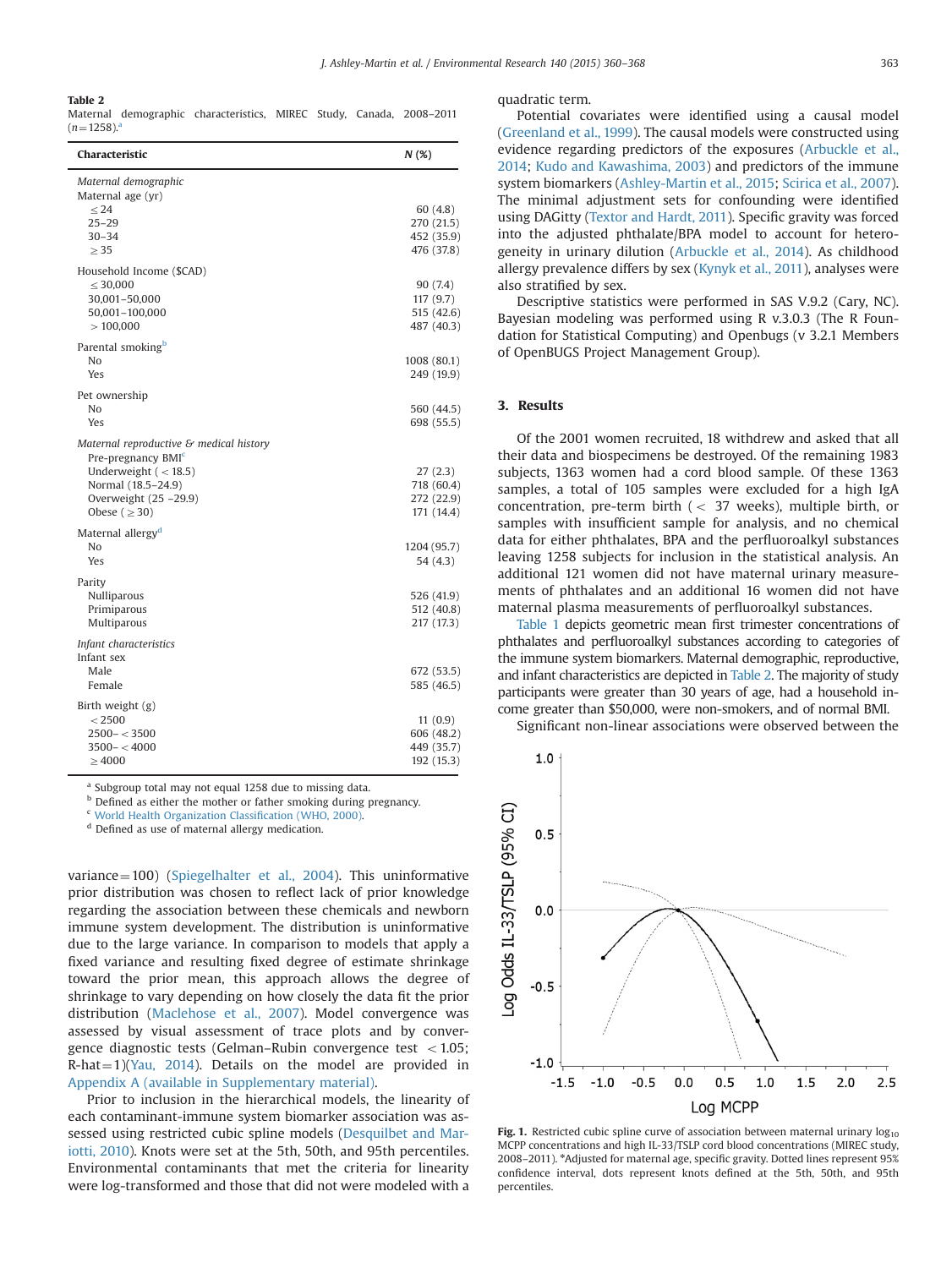

Fig. 2. Restricted cubic spline curve of association between maternal urinary  $log_{10}$ MCPP urinary concentrations and high IgE cord blood levels (MIREC study, 2008– 2011). \*Adjusted for maternal age, specific gravity. Dotted lines represent 95% confidence interval, dots represent knots defined at the 5th, 50th, and 95th percentiles.



Fig. 3. Restricted cubic spline curve of association between maternal urinary  $log_{10}$ BPA concentrations and high IL-33/TSLP cord blood concentrations (MIREC study, 2008-2011). \*Adjusted for maternal age, specific gravity. Dotted lines represent 95% confidence interval, dots represent knots defined at the 5th, 50th, and 95th percentiles.

phthalate metabolite MCPP (*P*-value $=0.008$  test for linearity; *P*value  $=0.01$  test for association) and BPA (*P*-value test for linearity=0.02, P-value test for association 0.05) and odds of elevated IL-33/TSLP ([Figs. 1](#page-3-0)–2). MCPP was also observed to have a significant, non-linear association with odds of elevated IgE (P-value linearity = 0.01, P-value association = 0.02) (Fig. 3). Thus, quadratic terms for both MCPP and BPA were included in the IL-33/TSLP model and a quadratic term for MCPP was included in the IgE model. There were no significant non-linear associations between

#### Table 3

Bayesian odds ratios of elevated ( $\geq$  80%) cord blood IL-33/TSLP (pg/mL) and maternal concentrations of  $log_{10}$  environmental contaminants ( $\mu$ g/L) (MIREC study, 2008–2011).

| Contaminant                                     | Unadjusted OR (95% CI) | Adjusted OR <sup>a</sup> (95% CI) |  |  |  |  |
|-------------------------------------------------|------------------------|-----------------------------------|--|--|--|--|
| Phthalates & BPA <sup>a</sup> ( $n = 1137$ )    |                        |                                   |  |  |  |  |
| <b>MEP</b>                                      | $0.9(0.7-1.1)$         | $0.9(0.7-1.1)$                    |  |  |  |  |
| <b>MBP</b>                                      | $1.0(0.6-1.4)$         | $1.0(0.7-1.4)$                    |  |  |  |  |
| MBzP                                            | $1.0(0.7-1.3)$         | $0.9(0.7-1.3)$                    |  |  |  |  |
| <b>MCPP</b>                                     | $0.9(0.7-1.2)$         | $0.9(0.7-1.2)$                    |  |  |  |  |
| MCPP*MCPP                                       | $0.8(0.5-1.0)$         | $0.8(0.5-1.1)$                    |  |  |  |  |
| $\Sigma$ DEHP                                   | $0.9(0.6-1.2)$         | $0.9(0.7-1.3)$                    |  |  |  |  |
| <b>BPA</b>                                      | $1.0(0.7-1.3)$         | $1.0(0.7-1.3)$                    |  |  |  |  |
| BPA*BPA                                         | $0.8(0.5-1.0)$         | $0.8(0.5-1.0)$                    |  |  |  |  |
| Perfluoroalkyl substances <sup>b</sup> (n=1242) |                        |                                   |  |  |  |  |
| <b>PFOA</b>                                     | $1.1(0.6-1.9)$         | $1.1(0.6-1.8)$                    |  |  |  |  |
| <b>PFOS</b>                                     | $1.1(0.6-1.9)$         | $1.1(0.6-1.9)$                    |  |  |  |  |
| <b>PFH<sub>x</sub>S</b>                         | $1.0(0.7-1.4)$         | $1.0(0.7-1.4)$                    |  |  |  |  |
|                                                 |                        |                                   |  |  |  |  |

<sup>a</sup> Adjusted for maternal age, specific gravity.

**b** Adjusted for maternal age, sex.

### Table 4

Bayesian odds ratio of elevated ( $\geq$  0.5 ku/L) cord blood IgE (ku/L) and maternal concentrations of  $log_{10}$  environmental contaminants ( $\mu$ g/L) (MIREC study, 2008– 2011).

| Contaminant                                          | Unadjusted OR (95% CI) | Adjusted OR (95% CI) |  |  |  |  |
|------------------------------------------------------|------------------------|----------------------|--|--|--|--|
| Phthalates & BPA <sup>a</sup> ( $n = 1137$ )         |                        |                      |  |  |  |  |
| <b>MEP</b>                                           | $0.8(0.6-1.0)$         | $0.8(0.6-1.0)$       |  |  |  |  |
| <b>MBP</b>                                           | $1.0(0.6-1.4)$         | $0.9(0.6-1.3)$       |  |  |  |  |
| MBzP                                                 | $1.3(0.9-1.8)$         | $1.2(0.9-1.7)$       |  |  |  |  |
| <b>MCPP</b>                                          | $0.8(0.6-1.1)$         | $0.8(0.6-1.1)$       |  |  |  |  |
| MCPP*MCPP                                            | $0.7(0.5-1.0)$         | $0.7(0.5-1.0)$       |  |  |  |  |
| $\Sigma$ DEHP                                        | $1.0(0.7-1.4)$         | $1.0(0.7-1.5)$       |  |  |  |  |
| <b>BPA</b>                                           | $1.0(0.8-1.4)$         | $1.0(0.7-1.3)$       |  |  |  |  |
| Perfluoroalkyl substance <sup>b</sup> ( $n = 1242$ ) |                        |                      |  |  |  |  |
| <b>PFOA</b>                                          | $1.1(0.6-2.0)$         | $1.1(0.6-1.9)$       |  |  |  |  |
| <b>PFOS</b>                                          | $1.1(0.6-2.0)$         | $1.1(0.6-1.9)$       |  |  |  |  |
| <b>PFH<sub>x</sub>S</b>                              | $1.0(0.7-1.4)$         | $1.0(0.7-1.4)$       |  |  |  |  |
|                                                      |                        |                      |  |  |  |  |

<sup>a</sup> Adjusted for maternal age, specific gravity.

**b** Adjusted for maternal age, sex.

the perfluoroalkyl substances and either IL-33/TSLP or IgE.

Tables 3 and 4 depict results of the Bayesian hierarchical models. The quadratic term for maternal urinary BPA concentrations was inversely associated with odds of elevated IL-33/TSLP  $(aOR = 0.8; 95\% CI: 0.5–1.0)$  (Table 3). The quadratic term for MCPP was inversely associated with odds of elevated IgE (aOR $=$ 0.7; 95%) CI: 0.5–1.0) ([Table 5\)](#page-5-0). Credible intervals for all other phthalates and perfluoroalkyl substances included the null value (Tables 3 and 4). Results were similar among male and female infants in all statistical models ([Supplementary Tables 1](#page-7-0)–4).

## 4. Discussion

In this study, we sought to determine the association between first trimester maternal levels of phthalates, BPA, and perfluoroalkyl substances and elevated umbilical cord blood levels of IgE, TSLP and IL-33. This question was motivated by the fact that in utero environmental contaminant exposure may alter newborn immune system development and promote risk of an allergic phenotype [\(Luebke et al., 2006;](#page-7-0) [Martino and Prescott, 2011\)](#page-8-0). Consistent with the inverted U-shaped curve observed in the restricted cubic spline analyses, we found an inverse, non-linear association between maternal urinary MCPP levels and elevated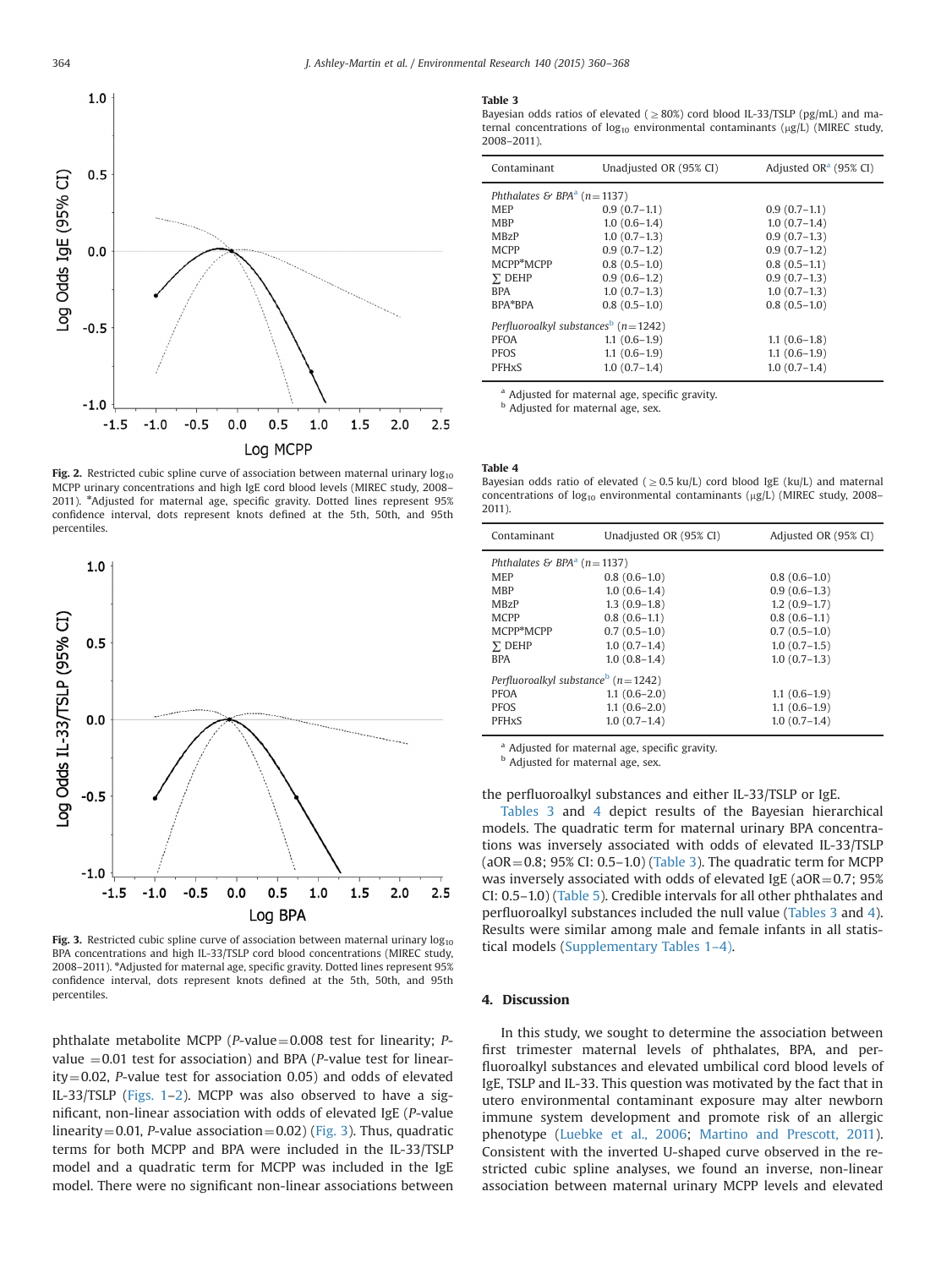<span id="page-5-0"></span>

|                                                                                    | Major finding                             |                                                                                                                             | $MBzP$ asthma RR = 1.17 95% Cl:1.01-1.35<br>MnBP asthma RR = 1.25 95% C1:1.04-1.51 | MBzP and eczema age 2<br>RR = 1.595% CI:1.2-1.9                | $OR = 0.795\%$ Cl:0.5-0.9<br>BPA and wheeze age 5 | Females $\beta$ ( <i>p</i> -value) = $-0.4(0.3)$<br>Males $\beta$ ( <i>p</i> -value) = 0.3(0.3)<br>MBzP and IgE | BPA and wheeze birth to age 30R=1.2 95%<br>$C1:1.0 - 1.5$ | Females $\beta$ (95% CI) = -3.1(-5.4, 0.7)<br>Males $\beta$ (95% CI) = 1.3 (-2.2,4.7)<br>PFOA and IgE | Females $\beta$ (p-value) = 0.06(0.8)<br>Males $\beta$ ( <i>p</i> -value) = 0.2(0.02)<br>PFOA and IgE |
|------------------------------------------------------------------------------------|-------------------------------------------|-----------------------------------------------------------------------------------------------------------------------------|------------------------------------------------------------------------------------|----------------------------------------------------------------|---------------------------------------------------|-----------------------------------------------------------------------------------------------------------------|-----------------------------------------------------------|-------------------------------------------------------------------------------------------------------|-------------------------------------------------------------------------------------------------------|
|                                                                                    | Outcome measures                          | Cord blood IgE, TSLP, IL-33                                                                                                 | Diagnosed asthma                                                                   | Atopic eczema ages 2,5<br>Wheeze in childhood                  |                                                   | Cord blood IgE                                                                                                  | Wheeze                                                    | Cord blood IgE                                                                                        | Cord blood IgE                                                                                        |
| to phthalates, BPA or perfluoroalkyl substances and measures of childhood allergy. | Maternal exposure concentrations (median) | $MBzP = 5.0$ ug/L<br>$PFHxS = 1.0$ ug/L<br>$MCPP = 0.9$ ug/L<br>$PFOA = 1.7$ ug/L,<br>$PFOS = 4.6$ ug/L<br>$BPA = 0.8$ ug/L | MnBP = $37.5 \text{ ug/L}$ (GM)<br>$MBzP = 13.6$ ug/L                              | $BPA = 1.8$ ng/mL (GM)<br>$MBzP = 13$ ng/mL                    |                                                   | $MBzP = 1.84$ ug/g creatinine (GM)                                                                              | BPA $=$ 2.2 ug/g creatinine                               | $PFOS = 5.2$ ng/mL<br>$PFOA = 1.3$ ng/mL                                                              | $PFHxS = 0.035$ ng/mL<br>$PFOA = 1.7$ ng/mL,<br>$PFOS = 5.5$ ng/mL                                    |
| Birth cohort studies examining the association between prenatal exposure           | Target population                         | Primarily Caucasian, urban women re-<br>siding in Canada                                                                    | Dominican African American womenre-<br>siding in New York city                     | Dominican African American womenre-<br>siding in New York city |                                                   | Taiwanese women                                                                                                 | Mid-West US                                               | Japanese                                                                                              | Taiwanese                                                                                             |
| Table 5                                                                            | Study                                     | MIREC                                                                                                                       | Whyatt et al., 2014                                                                | Just et al., 2012 Donohue<br>et al., 2013                      |                                                   | Wang et al., 2014                                                                                               | Spanier et al., 2012                                      | Okada et al., 2012                                                                                    | Wang et al., 2011                                                                                     |

 $\overline{1}$  $\blacksquare$  levels of both IL-33/TSLP and IgE in the Bayesian hierarchical model. An inverse, non-linear association was also observed between maternal urinary BPA levels and elevated levels of IL-33/ TSLP in the Bayesian hierarchical model, similarly consistent with the association observed in the restricted cubic spline analysis. These findings suggest that traditional monotonic assumptions regarding dose–response relationships may not be an appropriate characterization of endocrine disruptor related health effects. Clinical interpretation of the observed non-linear relationships requires evaluation in a cohort of children with allergic disease data. We did not observe any associations between the contaminants of interest and elevated levels of IgE, or IL-33/TSLP where the credible interval did not include the null.

# 4.1. Prenatal exposure to phthalate metabolites and measures of childhood allergy

The potential role of phthalate exposure in childhood allergy etiology is supported by experimental evidence demonstrating that these chemicals exhibit adjuvant-like properties [\(Kimber and](#page-7-0) [Dearman, 2010](#page-7-0)). Epidemiological evidence regarding prenatal phthalate exposure is, however, equivocal. To our knowledge, authors of two birth cohort studies in New York [\(Just et al., 2012;](#page-7-0) [Whyatt et al., 2014\)](#page-8-0) and Taiwan ([Wang et al., 2014](#page-8-0)) have examined the association between prenatal urinary phthalate exposure measurements and measures of childhood allergy. One recent cohort study examined the association between a proxy measure of exposure and childhood allergy [\(Shu et al., 2014\)](#page-8-0). The Taiwanese birth cohort reported no statistically significant associations between phthalate metabolites and cord blood IgE ([Wang et al.,](#page-8-0) [2014\)](#page-8-0). Investigators of the New York city cohort reported a significant association between maternal urinary phthalate metabolite (MBzP) concentrations and eczema at two but not five years of age ([Just et al., 2012](#page-7-0)). In a later follow-up of this cohort, authors report a significant association between prenatal MBzP exposure and childhood asthma diagnosed between the ages of 5 and 11 ([Whyatt et al., 2014](#page-8-0)). Considering that the present study also identified a slight positive association between cord blood IgE levels and MBzP exposure  $(OR=1.2 \ 95\% \ CI: 0.9-1.7)$ , further investigation into the role of this metabolite in childhood allergy etiology is warranted. Divergence in other results among the New York [\(Just et al., 2012\)](#page-7-0), Taiwanese [\(Wang et al., 2014](#page-8-0)) and present study may be explained by the heterogeneity in target populations, exposure levels, or outcome measures (Table 5). The different units of measurement in MIREC  $(\mu g/L)$  and the Taiwanese study  $\mu$ g/g creatinine) preclude direct comparison of exposure levels. Median levels in the MIREC study were, however, lower than those reported in the New York cohort. This difference may be one explanation for the lack of observed effect in the present study. Authors of the Dampness in Buildings and Health study in Sweden reported that the presence of polyvinyl chloride flooring in children's homes at age 1–5 years was associated with a twofold increased risk of self-reported childhood asthma after 10 years of follow-up [\(Shu et al., 2014\)](#page-8-0). The lack of direct phthalate metabolite measurements in this study precludes comparison of exposure levels with other birth cohort studies.

## 4.2. Prenatal exposure to BPA and measures of childhood allergy

Experimental evidence has demonstrated that BPA may induce an asthmatic pshenotype by elevating IgE levels and promoting eosinophilic inflammation [\(Midoro-Horiuti et al., 2009](#page-8-0); [Nakajima](#page-8-0) [et al., 2012](#page-8-0)). However, epidemiological literature regarding prenatal BPA exposure and childhood allergy is limited and inconsistent. A birth cohort study from the mid-west US [\(Spanier et al.,](#page-8-0) [2012\)](#page-8-0) reported a positive association between maternal urinary

 $\mathbf{I}$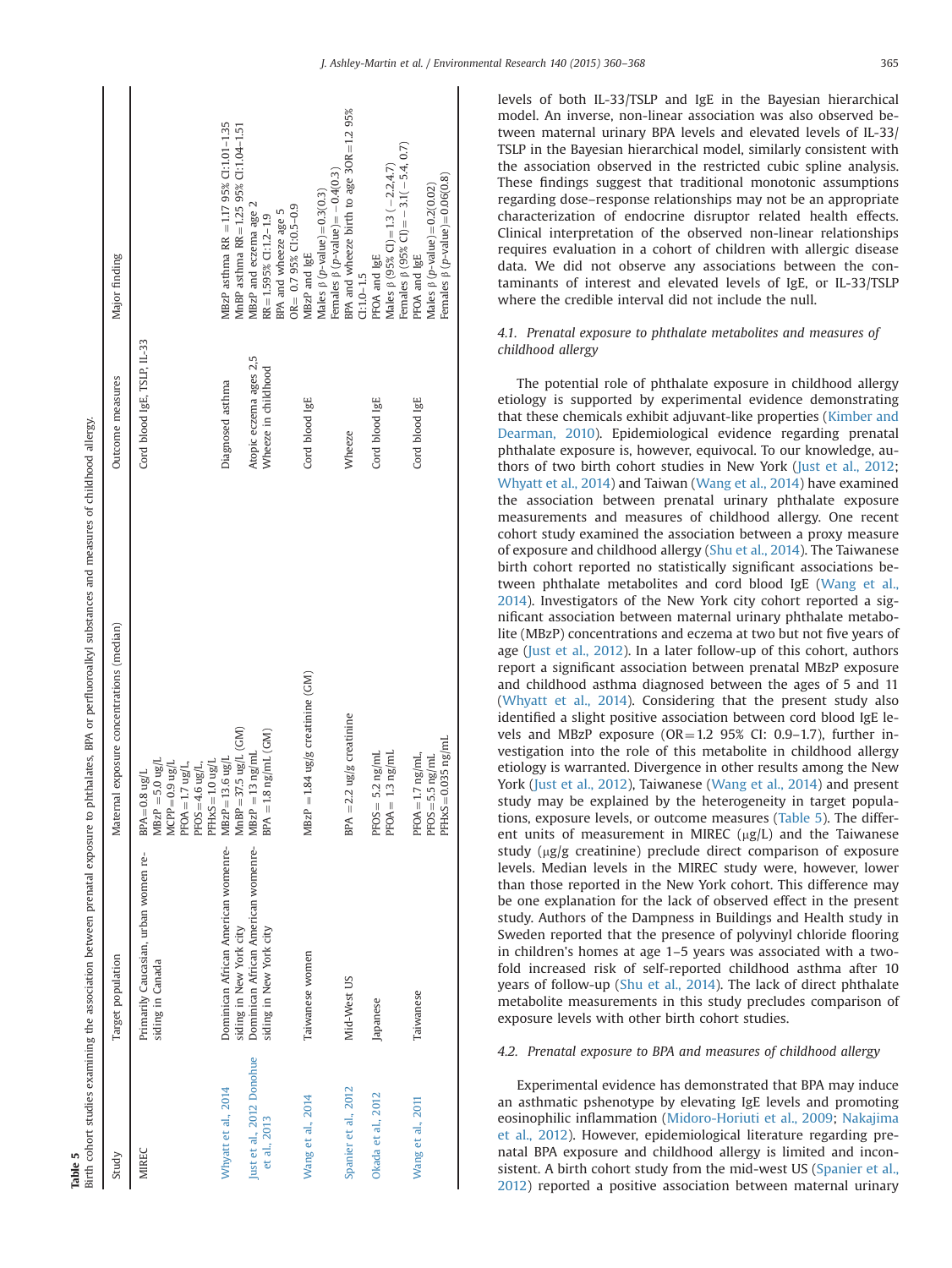BPA levels and childhood wheeze whereas the NY birth cohort investigators ([Donohue et al., 2013\)](#page-7-0) reported an inverse association. In contrast, in the present study we identified a nonlinear association between BPA and elevated IgE. In addition to differences outlined in [Table 5](#page-5-0), a possible explanation for the heterogeneity in results is exposure misclassification. The short half-life ([Stahlhut et al., 2009](#page-8-0)), complexity of metabolism ([Zalko et al., 2003\)](#page-8-0), and potential contamination of urinary samples with external sources of BPA (e.g. laboratory equipment) ([Ye](#page-8-0) [et al., 2013\)](#page-8-0) create material challenges to accurately estimating fetal BPA levels.

## 4.3. Prenatal exposure to perfluoroalkyl substances and measures of childhood allergy

In experimental models, perfluorinated compounds have been shown to induce immune system profile changes indicative of an allergic phenotype [\(Dewitt et al., 2012;](#page-7-0) [Fairley et al., 2007](#page-7-0)). Two previous birth cohort studies reported that the association between gestational perfluorinated compound exposure and cord blood IgE levels differed by infant sex [\(Table 5](#page-5-0)) [\(Okada et al., 2012;](#page-8-0) [Wang et al., 2011\)](#page-8-0). These findings may be explained by the fact that PFOA has a longer half-live and slower renal clearance in males ([Kudo and Kawashima, 2003\)](#page-7-0). The lack of notable differences by sex in the PFOA and IgE model in the present study may be due to the relatively low percentage of cord blood samples with levels of IgE above 0.5 ku/L.

## 4.4. Strengths and limitations

This study benefited from the relatively large sample size in the MIREC study, the comparatively rich covariate data, and the use of novel immune system biomarkers. The study population was predominantly from urban regions in Canada. We employed analytical methods to control for correlated exposures ([Maclehose](#page-8-0) [et al., 2007\)](#page-8-0) and assess non-linear associations. Furthermore, by shrinking effect estimates towards each other, Bayesian hierarchical models lower the likelihood of identifying a significant association by chance [\(Gelman et al., 2004](#page-7-0)).

This study was subject to at least five limitations common to observational studies. First, the short half life and rapid elimination of phthalates and BPA creates a source of potential misclassification bias as the body burden of these chemicals may vary on a daily basis ([Braun et al., 2011](#page-7-0); [Ye et al., 2011;](#page-8-0) [Stahlhut et al.,](#page-8-0) [2009;](#page-8-0) [Volkel et al., 2002\)](#page-8-0). In pregnant women, the reported intraclass correlation (ICCs) for serial measurements of BPA throughout pregnancy has been very low, ranging from 0.11 to 0.32 ([\[Braun et al., 2011,](#page-7-0)[Meeker et al., 2014,Quirós-Alcalá et al.,](#page-8-0) [2013,](#page-8-0)[Jusko et al., 2014\]\)](#page-7-0). A Canadian study of pregnant women reported an ICC of 0.33 for BPA based on first trimester 24 h urine voids ([Fisher et al., 2014\)](#page-7-0). Given the similarities in timing of measurement and study population, this value may be representative of the variability in MIREC measurements. The phthalate metabolite MCPP was reported to have considerable within person variability based on an ICC of 0.20 in a study of serial measurements in pregnant women ([Cantonwine et al.,](#page-7-0) [2014\)](#page-7-0). Considering, however, that (1) that exposure misclassification is non-differential and (2) this study employed continuous rather than polytomous exposure variables, any potential misclassification bias likely attenuated effect estimates towards the null [\(Rothman et al. 2008](#page-8-0); [Wacholder, 1995\)](#page-8-0). Reproduction of the present findings in cohort studies with serial phthalate and BPA measurements would be valuable in investigating the influence of this potential information bias. As our findings pertain to first trimester phthalate and BPA exposure only, reproduction in cohort studies with serial measurements would also be valuable in ascertaining the role of exposure during other trimesters. Due to their longer half-life, perfluoroalkyl acids are not subject to the degree of variability observed with the phthalates and BPA. First and second trimester maternal PFOA levels have been shown to be highly correlated  $(r=0.9)$  ([Fei et al., 2007\)](#page-7-0), suggesting that first trimester exposure levels may be indicative of exposure throughout pregnancy. Second, the MIREC study population was of higher income and more educated than the target population. This potential selection bias is unlikely to have biased the observed associations because the associations did not seem to be confounded by income or education. The socioeconomic characteristics of the MIREC population did, however, preclude our ability to assess associations among certain population subgroups including low income women with minimal secondary education. Third, the influence of residual confounding cannot be ruled out. We did not have information on certain risk factors for childhood allergy such as vitamin D [\(Muehleisen and Gallo, 2013](#page-8-0)) and maternal stress ([Von Hertzen, 2002](#page-8-0)). Considering that an association between these variables and exposure to the contaminants of interest is not well established, it is unlikely that our observed associations are invalidated by lack of control for these variables. Fourth, the potential for non-differential misclassification of the immune system biomarkers exists. However, since within-person variability primarily occurs longitudinally ([Rothers et al., 2011\)](#page-8-0) rather than at birth, the extent of type 2 error resulting from this potential misclassification is thought to be minimal. Last, though the Bayesian hierarchical model facilitated analysis of correlated exposures, this model does not provide estimates of the potential health related effects of exposure mixtures or potential synergistic or antagonistic effects among chemicals.

## 4.5. Public health interpretations

Due to the lack of Canadian health-based biomonitoring guidelines for the contaminants of interest, interpretation of the present findings within a public health context is a challenge. On average, the phthalate and BPA exposure levels observed within the MIREC study are lower than other birth cohorts discussed ([Table 5\)](#page-5-0) and consistent with the temporal trend of declining body burden levels of many phthalates and BPA ([NHANES, 2013](#page-8-0); [Zota](#page-8-0) [et al., 2014\)](#page-8-0). Health Canada recently took regulatory action to minimize exposure levels of BPA and certain phthalates to children ([Health Canada, 2010](#page-7-0), [2011\)](#page-7-0). Though these actions are unlikely to directly affect prenatal exposure levels in the current study, the regulations may promote heightened consumer awareness and subsequent attempts to minimize use of BPA and phthalate-laden products.

Plasma concentrations of PFOA and PFOS have also been decreasing over time, but concentrations of other perfluoroalkyl substances (e.g. perfluorononanoic acid (PFNA)) have been on the rise ([Glynn et al., 2012](#page-7-0); [NHANES, 2013;](#page-8-0) [Okada et al., 2013](#page-8-0)). The decrease in PFOA and PFOS concentrations is explained by the cessation of PFOA and PFOS production within the last 10 years ([Prevedouros et al., 2006](#page-8-0); [Health Canada, 2007\)](#page-7-0). The persistent nature and long half-life of these compounds ([Kudo and Kawa](#page-7-0)[shima, 2003\)](#page-7-0) explains the continued presence of detectable concentrations of these chemicals in maternal plasma. The second cycle of the Canadian Health Measures Study reported that the majority of Canadians have detectable concentrations of some of these less common compounds such as PFNA ([Health Canada,](#page-7-0) [2013\)](#page-7-0). As such, continuing biomonitoring efforts could help to determine trends in levels and sources of exposure as well as investigate potential health effects.

The novel finding of a non-linear association between first trimester measures of MCPP and BPA and the immune system biomarkers of interest in this study is consistent with evidence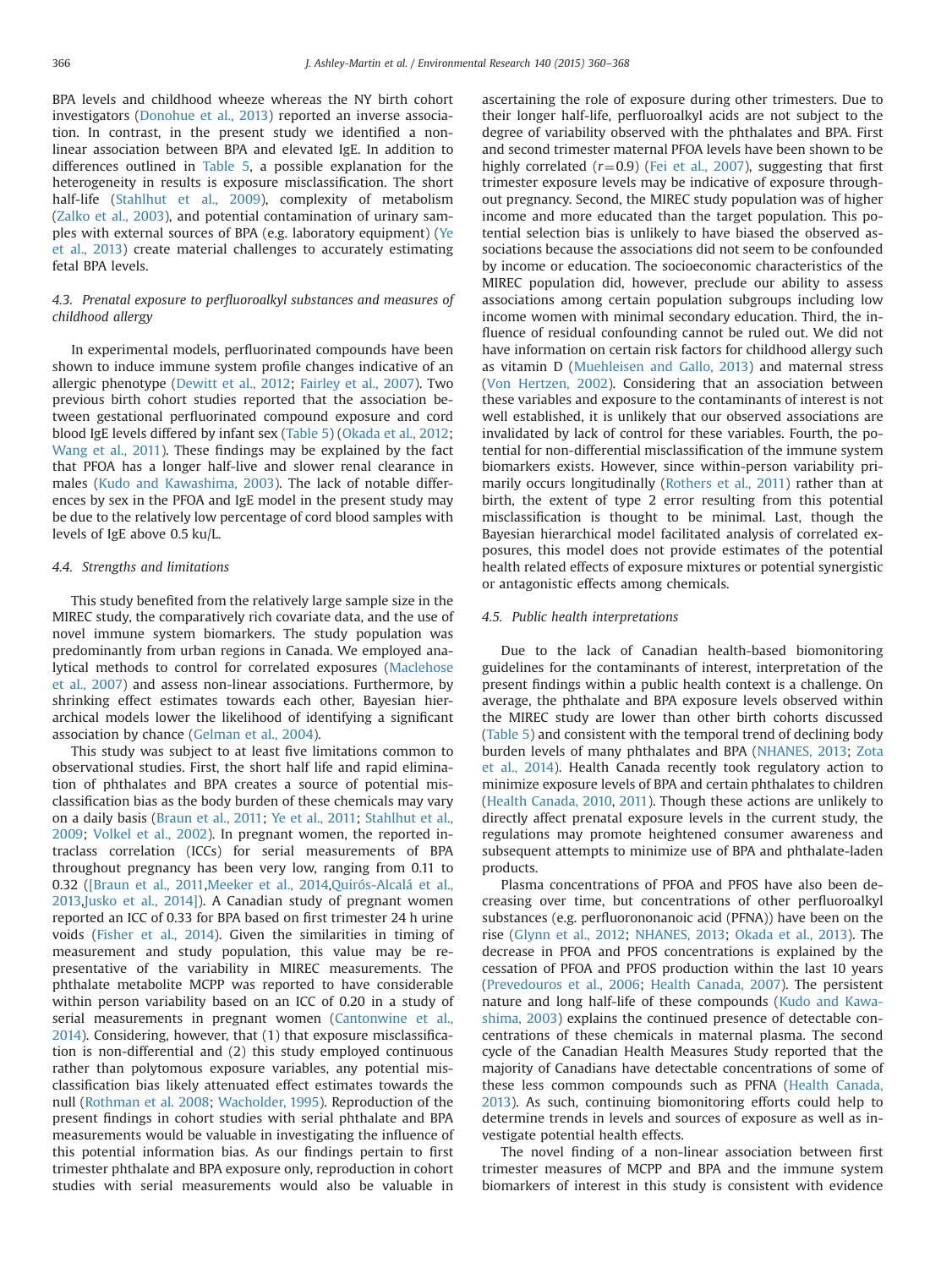<span id="page-7-0"></span>that endocrine disrupting chemicals may operate in a nonmonotonic manner ([Vandenberg et al., 2012\)](#page-8-0). Further elucidation of these dose–response relationships and underlying biological mechanisms will be a valuable contribution to the development of health based biomonitoring guidelines for these contaminants.

## Acknowledgments

We would like to acknowledge the valuable contributions of Yisong Wei, Nong Xu (and other members of the Marshall lab) for their assistance in the analysis of the cord blood samples. We would also like to acknowledge the MIREC biobank committee for granting access to the cord blood samples as well as the MIREC study participants for their dedication. This work was funded by a Category A Grant (Grant #10012) from the Izaak Walton Killam (IWK) Health Centre. The MIREC study was funded by the Chemicals Management Plan of Health Canada, the Canadian Institutes for Health Research (Grant #MOP – 81285), and the Ontario Ministry of the Environment.

## Appendix A. Supplementary material

Supplementary data associated with this article can be found in the online version at [http://dx.doi.org/10.1016/j.envres.2015.04.](http://dx.doi.org/10.1016/j.envres.2015.04.010) [010](http://dx.doi.org/10.1016/j.envres.2015.04.010).

## References

- [Abbas, A., Lichtman, A., Pillai, S., 2013. Basic Immunology: Functions and Disorders](http://refhub.elsevier.com/S0013-9351(15)00127-9/sbref1) [of the Immune System, 4th ed. Elsevier Inc, Philadephia, PA.](http://refhub.elsevier.com/S0013-9351(15)00127-9/sbref1)
- [Arbuckle, T.E., Fraser, W.D., Fisher, M., Davis, K., Liang, C.L., Lupien, N., et al., 2013.](http://refhub.elsevier.com/S0013-9351(15)00127-9/sbref2) Cohort profi[le: the maternal-infant research on environmental chemicals re](http://refhub.elsevier.com/S0013-9351(15)00127-9/sbref2)[search platform. Paediatr. Perinat. Epidemiol. 27, 415](http://refhub.elsevier.com/S0013-9351(15)00127-9/sbref2)–425.
- [Arbuckle, T.E., Davis, K., Marro, L., Fisher, M., Legrand, M., Leblanc, A., et al., 2014.](http://refhub.elsevier.com/S0013-9351(15)00127-9/sbref3) [Phthalate and bisphenol A exposure among pregnant women in Canada-Results](http://refhub.elsevier.com/S0013-9351(15)00127-9/sbref3) [from the MIREC study. Environ. Int. 68, 55](http://refhub.elsevier.com/S0013-9351(15)00127-9/sbref3)–65.
- Ashley-Martin, J., Dodds, L., Levy, A.R., Platt, R.W., Marshall, J.S., Arbuckle, T.E., 2015. Predictors of Interleukin-33, and Thymic Stromal Lymphopoietin levels in cord blood. Pediatr. Allergy Immunol. 262, 161–167. [http://dx.doi.org/10.1111/](http://dx.doi.org/10.1111/pai.12340) [pai.12340.](http://dx.doi.org/10.1111/pai.12340)
- [Ballmer-Weber, B.K., 2014. Value of allergy tests for the diagnosis of food allergy.](http://refhub.elsevier.com/S0013-9351(15)00127-9/sbref5) [Dig. Dis. 32, 84](http://refhub.elsevier.com/S0013-9351(15)00127-9/sbref5)–88.
- [Barr, D.B., Bishop, A., Needham, L.L., 2007. Concentrations of xenobiotic chemicals](http://refhub.elsevier.com/S0013-9351(15)00127-9/sbref6) [in the maternal-fetal unit. Reprod. Toxicol. 23, 260](http://refhub.elsevier.com/S0013-9351(15)00127-9/sbref6)–266.
- [Bartemes, K.R., Kita, H., 2012. Dynamic role of epithelium-derived cytokines in](http://refhub.elsevier.com/S0013-9351(15)00127-9/sbref7) [asthma. Clin. Immunol. 143, 222](http://refhub.elsevier.com/S0013-9351(15)00127-9/sbref7)–235.
- [Bornehag, C.G., Nanberg, E., 2010. Phthalate exposure and asthma in children. Int. J.](http://refhub.elsevier.com/S0013-9351(15)00127-9/sbref8) [Androl. 33, 333](http://refhub.elsevier.com/S0013-9351(15)00127-9/sbref8)–345.
- [Brandt, E.B., Sivaprasad, U., 2011. Th2 cytokines and atopic dermatitis. J. Clin. Cell.](http://refhub.elsevier.com/S0013-9351(15)00127-9/sbref9) [Immunol. 2, 2](http://refhub.elsevier.com/S0013-9351(15)00127-9/sbref9)–24.
- [Braun, J.M., Kalkbrenner, A.E., Calafat, A.M., Bernert, J.T., Ye, X., Silva, M.J., Lanphear,](http://refhub.elsevier.com/S0013-9351(15)00127-9/sbref10) [B.P., 2011. Variability and predictors of urinary bisphenol A concentrations](http://refhub.elsevier.com/S0013-9351(15)00127-9/sbref10) [during pregnancy. Environ. Health Perspect. 119, 131](http://refhub.elsevier.com/S0013-9351(15)00127-9/sbref10)–137.
- [Cantonwine, D.E., Cordero, J.F., Rivera-González, L.O., Anzalota Del Toro, L.V., Fer](http://refhub.elsevier.com/S0013-9351(15)00127-9/sbref12)[guson, K.K., Mukherjee, B., Meeker, J.D., 2014. Urinary phthalate metabolite](http://refhub.elsevier.com/S0013-9351(15)00127-9/sbref12) [concentrations among pregnant women in Northern Puerto Rico: distribution,](http://refhub.elsevier.com/S0013-9351(15)00127-9/sbref12) [temporal variability, and predictors. Environ. Int. 62, 1](http://refhub.elsevier.com/S0013-9351(15)00127-9/sbref12)–11.
- D'[Hollander, W., de Voogt, P., De, Coen, W., Bervoets, L., 2010. Per](http://refhub.elsevier.com/S0013-9351(15)00127-9/sbref13)flourinated sub[stances in human food and other sources of exposures In: De Voogt, P. \(Ed.\),](http://refhub.elsevier.com/S0013-9351(15)00127-9/sbref13) [Review of Environmental Contamination and Toxicology, Vol. 208. Springer,](http://refhub.elsevier.com/S0013-9351(15)00127-9/sbref13) [New York, pp. 179](http://refhub.elsevier.com/S0013-9351(15)00127-9/sbref13)–215.
- Desquilbet, L., Mariotti, F., 2010. Dose–[response analyses using restricted cubic](http://refhub.elsevier.com/S0013-9351(15)00127-9/sbref14) [spline functions in public health research. Stat. Med. 29, 1037](http://refhub.elsevier.com/S0013-9351(15)00127-9/sbref14)–1057.
- [Dewitt, J.C., Peden-Adams, M.M., Keller, J.M., Germolec, D.R., 2012. Immunotoxicity](http://refhub.elsevier.com/S0013-9351(15)00127-9/sbref15) of perfl[uorinated compounds: recent developments. Toxicol. Pathol. 40,](http://refhub.elsevier.com/S0013-9351(15)00127-9/sbref15) [300](http://refhub.elsevier.com/S0013-9351(15)00127-9/sbref15)–[311.](http://refhub.elsevier.com/S0013-9351(15)00127-9/sbref15)
- [Dietert, R.R., 2009. Developmental immunotoxicology: focus on health risks. Chem.](http://refhub.elsevier.com/S0013-9351(15)00127-9/sbref16) [Res. Toxicol. 22, 17](http://refhub.elsevier.com/S0013-9351(15)00127-9/sbref16)–23.
- [Dietert, R.R., Etzel, R., Chen, D., Halonen, M., Holladay, S., Jarabek, A., 2000. Work](http://refhub.elsevier.com/S0013-9351(15)00127-9/sbref17)[shop to identify critical windows of exposure for children's health: immune](http://refhub.elsevier.com/S0013-9351(15)00127-9/sbref17) [and respiratory system work group summary. Environ. Health Perspect. 108,](http://refhub.elsevier.com/S0013-9351(15)00127-9/sbref17) [483](http://refhub.elsevier.com/S0013-9351(15)00127-9/sbref17)–[490.](http://refhub.elsevier.com/S0013-9351(15)00127-9/sbref17)
- [Dodson, R.E., Nishioka, M., Standley, L.J., Perovich, L.J., Brody, J.G., Rudel, R.A., 2012.](http://refhub.elsevier.com/S0013-9351(15)00127-9/sbref18) [Endocrine disruptors and asthma-associated chemicals in consumer products.](http://refhub.elsevier.com/S0013-9351(15)00127-9/sbref18) [Environ. Health Perspect. 120, 935](http://refhub.elsevier.com/S0013-9351(15)00127-9/sbref18)–943.
- [Donohue, K.M., Miller, R.L., Perzanowski, M.S., Just, A.C., Hoepner, L.A., Arunajadai,](http://refhub.elsevier.com/S0013-9351(15)00127-9/sbref19) [S., Whyatt, R.M., 2013. Prenatal and postnatal bisphenol A exposure and asthma](http://refhub.elsevier.com/S0013-9351(15)00127-9/sbref19) [development among inner-city children. J. Allergy Clin. Immunol. 131, 736](http://refhub.elsevier.com/S0013-9351(15)00127-9/sbref19)–742.
- [Fairley, K.J., Purdy, R., Kearns, S., Anderson, S.E., Meade, B., 2007. Exposure to the](http://refhub.elsevier.com/S0013-9351(15)00127-9/sbref20) immunosuppresant, perfl[uorooctanoic acid, enhances the murine IgE and air](http://refhub.elsevier.com/S0013-9351(15)00127-9/sbref20)[way hyperreactivity response to ovalbumin. Toxicol. Sci. 97, 375](http://refhub.elsevier.com/S0013-9351(15)00127-9/sbref20)–383.
- [Fei, C., McLaughlin, J.K., Tarone, R.E., Olsen, J., 2007. Per](http://refhub.elsevier.com/S0013-9351(15)00127-9/sbref21)fluorinated chemicals and [fetal growth: a study within the Danish National Birth Cohort. Environ. Health](http://refhub.elsevier.com/S0013-9351(15)00127-9/sbref21) [Perspect. 115, 1677](http://refhub.elsevier.com/S0013-9351(15)00127-9/sbref21)–1682.
- Fisher, M., Arbuckle, T.E., Mallick, R., LeBlanc, A., Hauser, R., Feeley, M., Koniecki, D., Ramway, T., Provencher, G., Berube, R., Walker, M., 2014. Bisphenol A and phthalate metabolite urinary concentrations: daily and across pregnancy variability. J. Expo. Sci. Environ. Epidemiol. (e-pub ahead of print) [http://dx.doi.](http://dx.doi.org/10.1038/jes.2014.65) [org/10.1038/jes.2014.65.](http://dx.doi.org/10.1038/jes.2014.65)
- Fletcher, D., Steenland, K., Savitz, D., 2009. Status Report: PFOA and immune biomarkers in adults exposed to PFOA in drinking water in the mid Ohio valley. Retrieved Jan. 21, 2015 from 〈[http://www.c8sciencepanel.org/pdfs/Status\\_Re](http://www.c8sciencepanel.org/pdfs/Status_Report_C8_and_Immune_markers_March2009.pdf) [port\\_C8\\_and\\_Immune\\_markers\\_March2009.pdf](http://www.c8sciencepanel.org/pdfs/Status_Report_C8_and_Immune_markers_March2009.pdf)〉.
- [Gelman, A., Carlin, J., Stern, H., Rubin, D., 2004. Bayesian Data Analysis, 2nd ed.](http://refhub.elsevier.com/S0013-9351(15)00127-9/sbref23) [Chapman](http://refhub.elsevier.com/S0013-9351(15)00127-9/sbref23) & [Hall, London.](http://refhub.elsevier.com/S0013-9351(15)00127-9/sbref23)
- [Glynn, A., Berger, U., Bignert, A., Ullah, S., Aune, M., Lignell, S., Darnerud, P.O., 2012.](http://refhub.elsevier.com/S0013-9351(15)00127-9/sbref24) Perfl[uorinated alkyl acids in blood serum from primiparous women in Sweden:](http://refhub.elsevier.com/S0013-9351(15)00127-9/sbref24) [serial sampling during pregnancy and nursing, and temporal trends 1996](http://refhub.elsevier.com/S0013-9351(15)00127-9/sbref24)–2010. [Environ. Sci. Technol. 46, 9071](http://refhub.elsevier.com/S0013-9351(15)00127-9/sbref24)–9079.
- [Greenland, S., Pearl, J., Robins, J., 1999. Causal diagrams for epidemiologic research.](http://refhub.elsevier.com/S0013-9351(15)00127-9/sbref25) [Epidemiology 10, 37](http://refhub.elsevier.com/S0013-9351(15)00127-9/sbref25)–48.
- [Hauser, R., Calafat, A., 2005. Phthalates and human health. Occup. Environ. Med. 62,](http://refhub.elsevier.com/S0013-9351(15)00127-9/sbref26) [806](http://refhub.elsevier.com/S0013-9351(15)00127-9/sbref26)–[818.](http://refhub.elsevier.com/S0013-9351(15)00127-9/sbref26)
- Health Canada, 2007. Perfluorooctane Sulfonate (PFOS) and Health. Retrieved June 02, 2014, from 〈[http://www.hc-sc.gc.ca/ewh-semt/pubs/contaminants/per](http://www.hc-sc.gc.ca/ewh-semt/pubs/contaminants/perflurooctane_sulfonate-eng.php) fl[urooctane\\_sulfonate-eng.php](http://www.hc-sc.gc.ca/ewh-semt/pubs/contaminants/perflurooctane_sulfonate-eng.php)〉.
- Health Canada, 2010. Bisphenol A. Retreived June 16, 2014 from 〈[http://www.hc-sc.](http://www.hc-sc.gc.ca/fn-an/securit/packag-emball/bpa/index-eng.php) [gc.ca/fn-an/securit/packag-emball/bpa/index-eng.php](http://www.hc-sc.gc.ca/fn-an/securit/packag-emball/bpa/index-eng.php)〉.
- Health Canada, 2011. Phthalate regulations. Retrieved June 02, 2014, from 〈[http://](http://www.hc-sc.gc.ca/ahc-asc/media/nr-cp/_2011/2011_07fs-eng.php) [www.hc-sc.gc.ca/ahc-asc/media/nr-cp/\\_2011/2011\\_07fs-eng.php](http://www.hc-sc.gc.ca/ahc-asc/media/nr-cp/_2011/2011_07fs-eng.php)〉.
- Health Canada, 2013. Second Report on Human Biomonitoring of Environmental Chemicals in Canada. Retrieved September 04, 2014, from 〈[http://www.hc-sc.](http://www.hc-sc.gc.ca/ewh-semt/pubs/contaminants/chms-ecms-cycle2/index-eng.php) [gc.ca/ewh-semt/pubs/contaminants/chms-ecms-cycle2/index-eng.php](http://www.hc-sc.gc.ca/ewh-semt/pubs/contaminants/chms-ecms-cycle2/index-eng.php)〉.
- [Herr, C.E.W., Ghosh, R., Dostal, M., Skokanova, V., Ashwood, P., Lipsett, M., Hertz-](http://refhub.elsevier.com/S0013-9351(15)00127-9/sbref27)[Picciotto, I., 2011. Exposure to air pollution in critical prenatal time windows](http://refhub.elsevier.com/S0013-9351(15)00127-9/sbref27) [and IgE levels in newborns. Pediatr. Allergy Immunol. 22, 75](http://refhub.elsevier.com/S0013-9351(15)00127-9/sbref27)–84.
- [Holladay, S., Smialowicz, R., 2000. Development of the murine and human immune](http://refhub.elsevier.com/S0013-9351(15)00127-9/sbref28) [system: differential effects of immunotoxicants depend on time of exposure.](http://refhub.elsevier.com/S0013-9351(15)00127-9/sbref28) [Environ. Health Perspect. 108, 463](http://refhub.elsevier.com/S0013-9351(15)00127-9/sbref28)–473.
- [Holsapple, M.P., Paustenbach, D.J., Charnley, G., West, L.J., Luster, M.I., Dietert, R.R.,](http://refhub.elsevier.com/S0013-9351(15)00127-9/sbref29) [Burns-Naas, L.A., 2004. Symposium summary: children's health risk](http://refhub.elsevier.com/S0013-9351(15)00127-9/sbref29) – what's so [special about the developing immune system? Toxicol. Appl. Pharmacol. 199,](http://refhub.elsevier.com/S0013-9351(15)00127-9/sbref29) [61](http://refhub.elsevier.com/S0013-9351(15)00127-9/sbref29)–[70.](http://refhub.elsevier.com/S0013-9351(15)00127-9/sbref29)
- [Hoppin, J.A., Jaramillo, R., London, S.J., Bertelsen, R.J., Salo, P.M., Sandler, D.P., Zeldin,](http://refhub.elsevier.com/S0013-9351(15)00127-9/sbref30) [D.C., 2013. Phthalate exposure and allergy in the U.S. population: results from](http://refhub.elsevier.com/S0013-9351(15)00127-9/sbref30) NHANES 2005–[2006. Environ. Health Perspect. 121, 1129](http://refhub.elsevier.com/S0013-9351(15)00127-9/sbref30)–1134.
- [Jusko, T.A., Shaw, P.A., Snijder, C.A., Pirik, F., Koch, H.M., Jaddoe, V.W., Burdorf, A.,](http://refhub.elsevier.com/S0013-9351(15)00127-9/sbref31) [Hofman, A., Tiemeier, H., Longnecker, M.P., 2014. Reproducibility of urinary](http://refhub.elsevier.com/S0013-9351(15)00127-9/sbref31) [bisphenol A concentrations measured during pregnancy in the Generation R](http://refhub.elsevier.com/S0013-9351(15)00127-9/sbref31) [Study. J. Expo. Sci. Environ. Epidemiol. 24, 532](http://refhub.elsevier.com/S0013-9351(15)00127-9/sbref31)–536.
- [Just, A.C., Adibi, J.J., Rundle, A.G., Calafat, A.M., Camann, D.E., Hauser, R., Whyatt, R.](http://refhub.elsevier.com/S0013-9351(15)00127-9/sbref32) [M., 2010. Urinary and air phthalate concentrations and self-reported use of](http://refhub.elsevier.com/S0013-9351(15)00127-9/sbref32) [personal care products among minority pregnant women in New York city. J.](http://refhub.elsevier.com/S0013-9351(15)00127-9/sbref32) [Expo. Sci. Environ. Epidemiol. 20, 625](http://refhub.elsevier.com/S0013-9351(15)00127-9/sbref32)–633.
- [Just, A.C., Whyatt, R.M., Perzanowski, M.S., Calafat, A.M., Perera, F.P., Goldstein, I.F.,](http://refhub.elsevier.com/S0013-9351(15)00127-9/sbref33) [Miller, R.L., 2012. Prenatal exposure to butylbenzyl phthalate and early eczema](http://refhub.elsevier.com/S0013-9351(15)00127-9/sbref33) [in an urban cohort. Environ. Health Perspect. 120, 1475](http://refhub.elsevier.com/S0013-9351(15)00127-9/sbref33)–1480.
- [Kimber, I., Dearman, R.J., 2010. An assessment of the ability of phthalates to in](http://refhub.elsevier.com/S0013-9351(15)00127-9/sbref34)fl[uence immune and allergic responses. Toxicology 271, 73](http://refhub.elsevier.com/S0013-9351(15)00127-9/sbref34)–82.
- [Kudo, N., Kawashima, Y., 2003. Toxicity and toxicokinetics of per](http://refhub.elsevier.com/S0013-9351(15)00127-9/sbref35)fluorooctanoic acid [in humans and animals. J. Toxicol. Sci. 28, 49](http://refhub.elsevier.com/S0013-9351(15)00127-9/sbref35)–57.
- [Kynyk, J.A., Mastronarde, J.G., McCallister, J.W., 2011. Asthma, the sex difference.](http://refhub.elsevier.com/S0013-9351(15)00127-9/sbref36) [Curr. Opin. Pulm. Med. 17, 6](http://refhub.elsevier.com/S0013-9351(15)00127-9/sbref36)–11.
- [Lambrecht, B., Hammad, H., 2013. Asthma: the importance of dysregulated barrier](http://refhub.elsevier.com/S0013-9351(15)00127-9/sbref37) [immunity. Eur. J. Immunol. 43, 3125](http://refhub.elsevier.com/S0013-9351(15)00127-9/sbref37)–3137.
- [Lee, E.B., Kim, K.W., Hong, J.Y., Jee, H.M., Sohn, M.H., Kim, K.-E., 2010. Increased](http://refhub.elsevier.com/S0013-9351(15)00127-9/sbref38) [serum thymic stromal lymphopoietin in children with atopic dermatitis. Pe](http://refhub.elsevier.com/S0013-9351(15)00127-9/sbref38)[diatr. Allergy Immunol. 21, e457](http://refhub.elsevier.com/S0013-9351(15)00127-9/sbref38)–e460.
- Li, L.-X., Chen, L., Meng, X.-Z., Chen, B.-H., Chen, S.-Q., Zhao, Y., Zhang, Y.-H., 2013. Exposure levels of environmental endocrine disruptors in mother-newborn pairs in China and their placental transfer characteristics. PLoS One 8, e62526. <http://dx.doi.org/10.1371/journal.pone.0062526>.
- Lipozencić[, J., Wolf, R., 2010. The diagnostic value of atopy patch testing and prick](http://refhub.elsevier.com/S0013-9351(15)00127-9/sbref40) [testing in atopic dermatitis: facts and controversies. Clin. Dermatol. 28, 38](http://refhub.elsevier.com/S0013-9351(15)00127-9/sbref40)–44.
- [Luebke, R.W., Chen, D.H., Dietert, R., Yang, Y., King, M., Luster, M.I., 2006. The](http://refhub.elsevier.com/S0013-9351(15)00127-9/sbref41) comparative immunotoxicity of fi[ve selected compounds following develop](http://refhub.elsevier.com/S0013-9351(15)00127-9/sbref41)[mental or adult exposure. J. Toxicol. Environ. Health B Crit. Rev. 9, 1](http://refhub.elsevier.com/S0013-9351(15)00127-9/sbref41)–26.